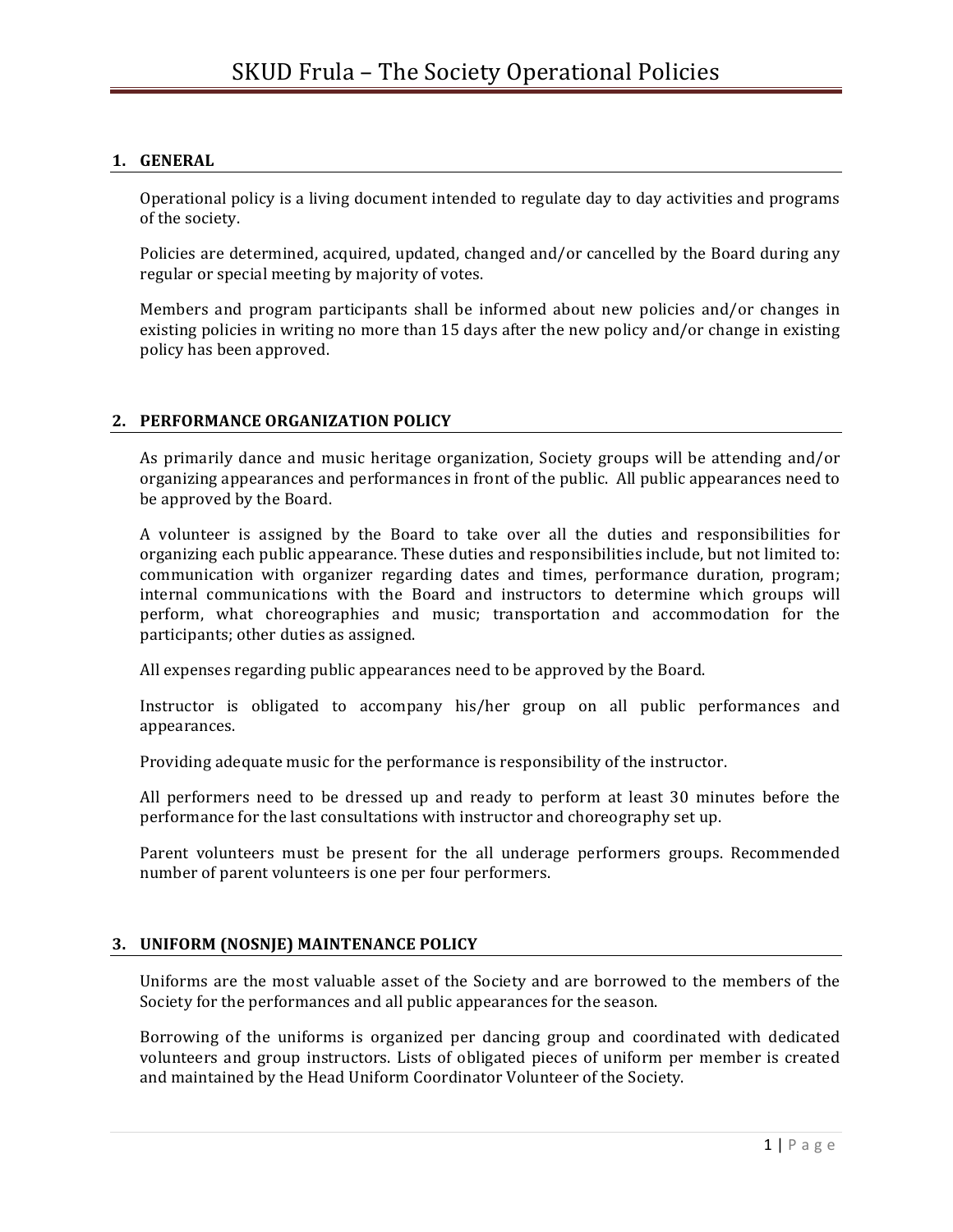Inventory of all Uniform pieces is kept up to date and recorded in the Society files. Every year, at the end of each season, all uniform pieces are returned to the Society for recount and inventory update. The Head Uniform Coordinator Volunteer, supported by assigned volunteers and members of the Board, organizes uniform returns and recounts.

Due to high value of the Uniforms, each member that borrows uniforms from the Society needs to leave a deposit cheque in the amount of  $$200.00$  as a damage deposit. Cheques will be returned at the end of each season upon the return of all Uniform pieces in good standing.

Each member is responsible for maintenance and cleaning of the Uniforms  $he/she$  borrows from the Society. All pieces of the uniform should be dry cleaned only.

Once all uniforms are returned to the Society for a recount, inspection of the Uniform pieces will determine if any additional dry cleaning or repairing of sensitive pieces is needed and will be organized and paid by the Society.

# **4. CONCERTS AND FESTIVALS ORGANIZATION POLICY**

These policies primarily regulate organization of the Frula Year End Concert and Serbian Fest. These policies are applicable to any other concert or festival organization and participation.

Serbia Fest is a two-day event organized by all Serbian Societies in Calgary. Frula is responsible for organizing artistic and cultural programs and events for both days, as well as the activities for children. The person appointed by Frula Board of Members as Frula's main contact in the Serbian Fest Committee is obligated to attend all meetings with the Serbian Fest organizational committee and coordinate activities.

Music, sound and stage equipment, duration of program, member communication and invitations and all other activities connected to event organizations and costs associated to that; are arranged by the appointed volunteer with prior approval from the Board.

Every year in June Frula organizes a Year End Concert to demonstrate our work and achievement from the season. All dancing and singing groups will take part in and perform at this concert.

Concert will be organized by the Board and assigned volunteers. Venue booking for the concert should be done in January. When deciding on the venue the Board will take into consideration: size of the room depending on number of participants, deposit and financing, dressing rooms for participant, expected audience.

Concert theme, program and needed dancers' supplies on sight (water, hair pins, etc) will be decided by the Board and Frula's Artistic Coordinator.

The Board, depending on the venue and expenses of the event, approves ticket cost and sales. Proceedings from the Concert ticket sales will be used to cover all organizational costs.

## **5. REHERSALS AND INSTRUCTOR CONDUCT POLICY**

Instructors are obligated to keep the record of attendance for each and every rehearsal held.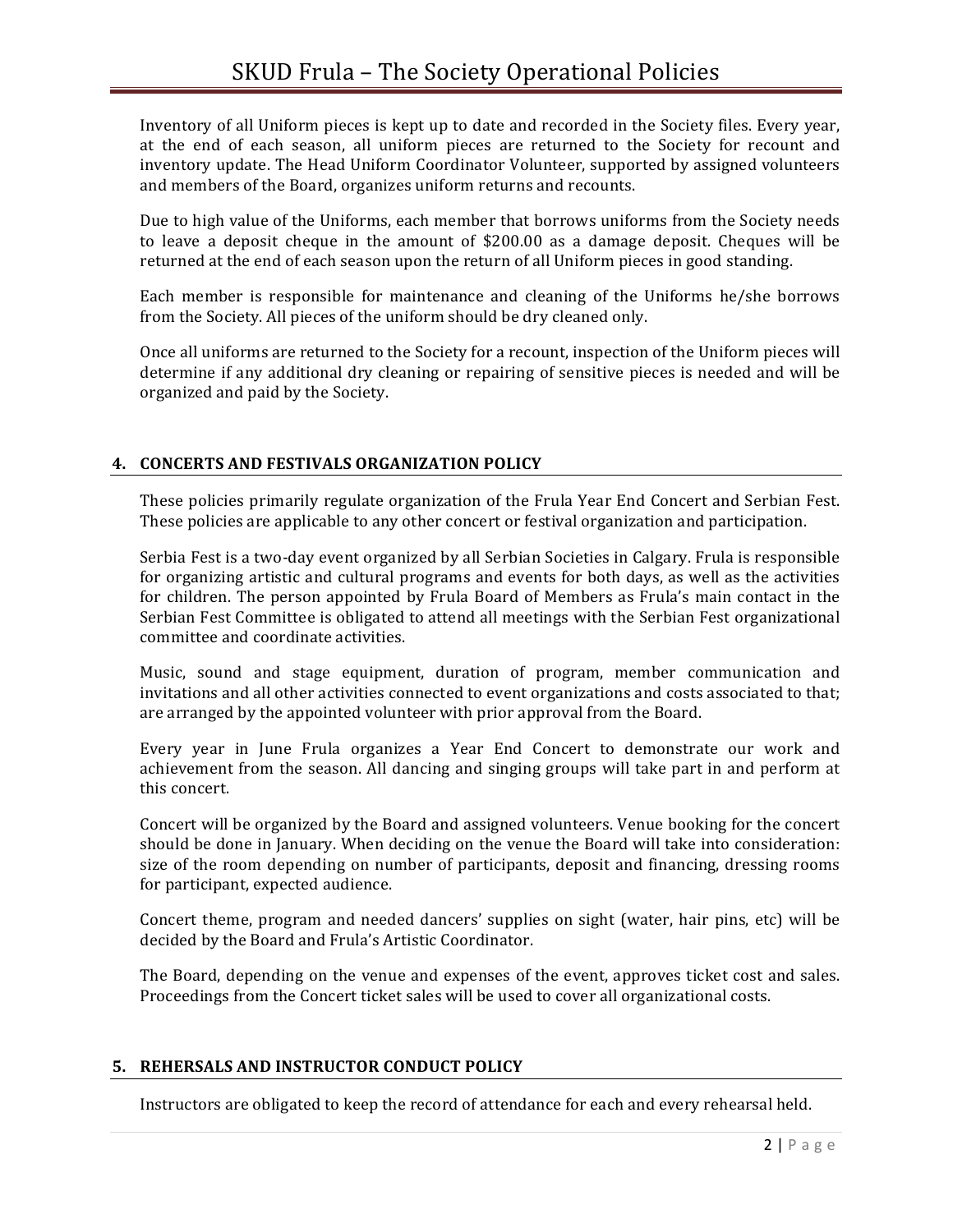All instructors are given working plan and program for the season and are responsible that these plans are adhered to.

All rehearsals should start with a warm up, to prevent potential injuries of the participants.

All participants need to be treated equally at the rehearsals and be given opportunities to learn steps, songs and choreographies. Instructor needs to make sure that each participant has learned the steps, songs and choreographies properly and is an equal part of the team.

All participants and instructors are obligated to behave and adhere to sighed document "Frula Instructor Agreement" and "Frula Enrollment Rules and Responsibilities".

All escalations from the participant and/or their parents needs to be addressed to the instructor first before passing on to the Board.

All instructors are insured and covered by WCB.

### **6. FUNDRAISING AND FUND ALOCATION POLICY**

Frula can organize as many fundraising activities as needed for the Society to function and deliver its purpose.

Major fundraiser is Government organized Casino volunteering program. All details regarding this fundraising program are regulated by the application to the program.

Frula can organize any other fundraising activity as per needs of the Society (Parties, GoFundMe, bottle drives, silent auctions, etc.).

Fund allocation will be decided by the Board as per needs of all groups. Proceedings will go towards travel expenses for all groups, uniforms for all groups, facility rent, inventory purchase, choreographies, etc. as approved by the board. Allocation of the funds will be communicated to the Frula members.

## **7. MEMBER GROUP TRAVELING POLICY**

Frula members are given opportunity to travel and participate in the events outside of Calgary. Traveling opportunities and events are decided and approved by the board. There is a minimum lead-time of 2 month for travels to be approved and organized.

A volunteer member is to be assigned by the board as Head Travel Organizer, preferably from the group that is traveling.  $He/she$  is responsible for organizing transport and accommodations as well as full communication with the local event organizer. All transportation, accommodation, and trip itinerary will be organized within the particular group that is travelling. For groups that are 18 years of age and over, these responsibilities will be placed on the group members, only to be approved by the Board after final decisions have been made.

Instructors have to go with their respective dance groups. Instructors will receive the same amount of benefits as participants on the travels (travel costs covered, accommodation, food, etc.)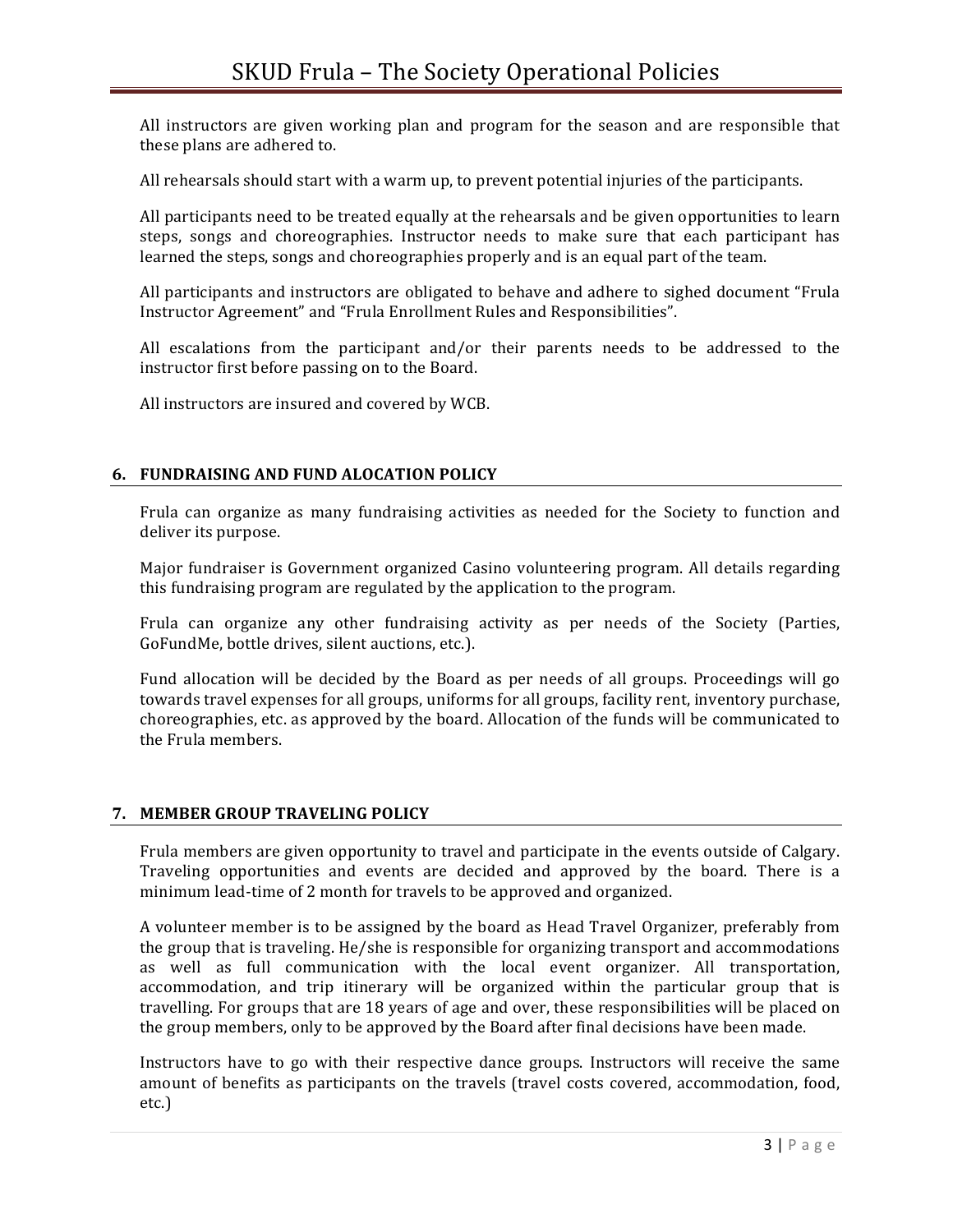Younger dance groups consisting of members who are 11 years of age and under are limited to traveling within Alberta and neighboring provinces (dependent on the number of parent volunteers). Dance groups that consist of members between the ages of 12 and 17 can travel domestically within all of Canada with proper parent supervision/volunteers. Dance groups that consist of members who are 18 years of age and above can travel internationally as well as domestically. International travel is reserved solely for adult dancers.

All parents of under age travelers must submit an acknowledgment of risk form, and responsibility waivers for Frula as well as consent of agreement to allow their child to travel with Frula teams.

Underage travelers need to be accompanied by parent volunteers in ration of four participants per one parent volunteer.

Dancers take full responsibility of keeping and maintaining their uniforms during the travel.

### **8. PROCUREMENT AND INVENTORY POLICY**

In order for the Society to function, the following are primarily needed but not limited to: uniforms, music players, music, sound systems, office supplies, lap top, etc.

Purchases of any inventory needs to be approved by the Board prior to purchase. Only exception is purchase of small uniform parts (hair pins, red stripes, needles, buttons, etc.), which can be purchased without Board approval for the amount up to \$200. Costs above  $$200$ still will need to be approved by the Board.

Procurement can be done directly by the board from the Frula bank account. Procurement done by Member will be refunded according to the bills submitted.

Inventory is recorded and kept updated.

Technical supplies, except the laptop, are kept in storage rented in NGPCA center.

#### **9. PUBLIC RELATIONS POLICY**

Frula is managing its Public Relations through use of traditional communication channels and social media.

Official Frula Web site is www.frula.ca. Web page is maintained by the Board and any assigned volunteers interested, and primarily used for showcasing and promoting all dance/singing groups to the general public. It is also a medium for other cultural groups to contact Frula for inquiries or travel invitations.

Official Frula Facebook page is SKUD Frula. Page is maintained by the Board and any assigned volunteers interested, and primarily used for showcasing and promoting all dance/singing groups to the general public. Pictures and videos of our dance and singing groups are displayed on this page.